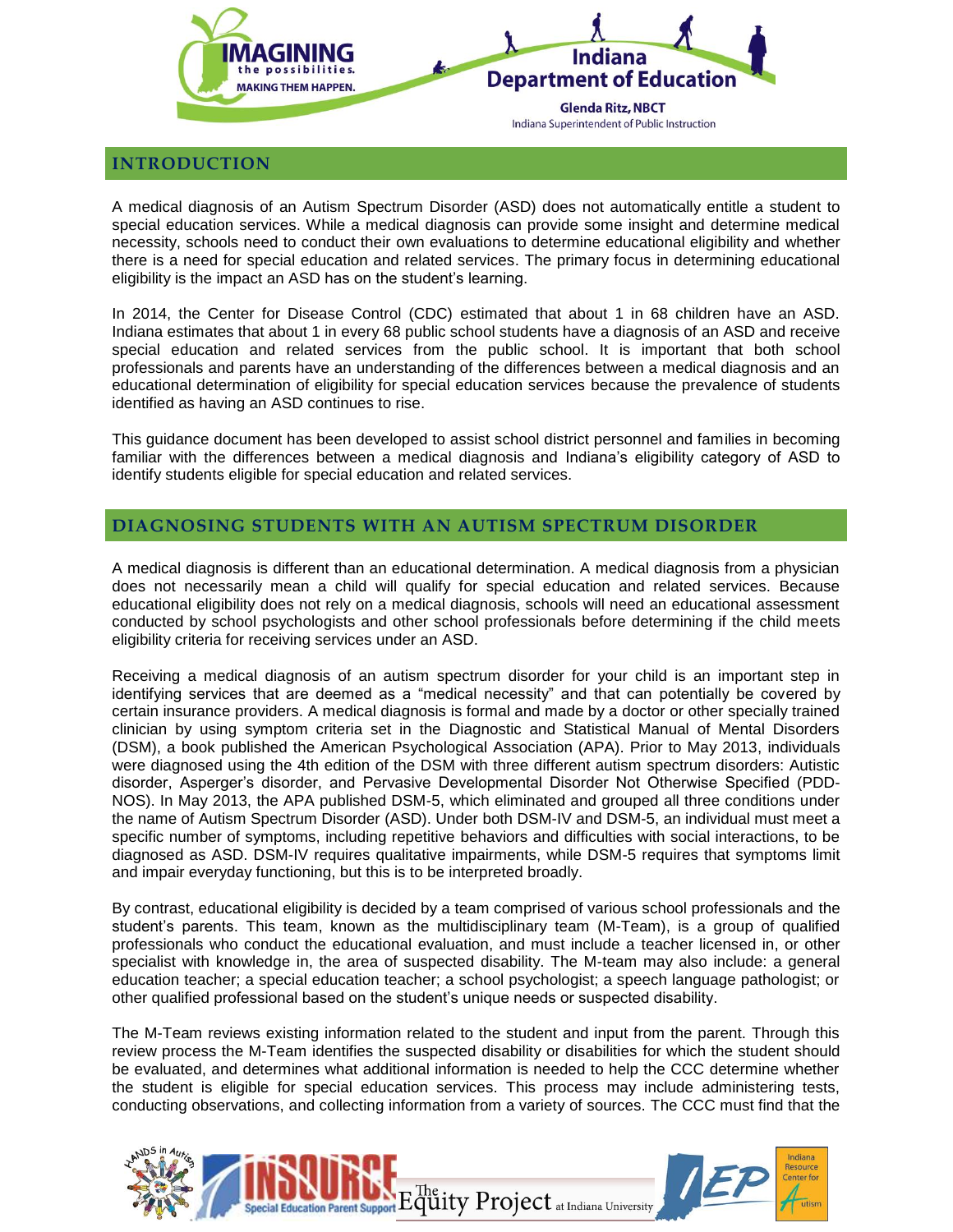student qualifies for services under the IDEA, which is implemented through Indiana's special education rules known as Article 7. To be eligible, a student must have at least one of 13 specified disabilities and be in need of special services. ASD is one of the 13 categories.

In Indiana, the CCC must conclude that an ASD interferes with learning and that the student needs special education and related services. Because of this additional requirement, it is possible that a student has a medical diagnosis of an ASD but is ineligible for special education. (Students who are found ineligible for special education may qualify for other services, such as accommodations, under the Rehabilitation Act of 1973.)

ASD is a lifelong developmental disability that includes autistic disorder, Asperger's syndrome, and other pervasive developmental disorders, as described in the current version of the American Psychiatric Association's Diagnostic Statistical Manual of Mental Disorders. The disability is generally evident before three (3) years of age and significantly affects verbal, nonverbal, or pragmatic communication and social interaction skills and results in an adverse effect on the student's educational performance. Other characteristics often associated include the following:

(1) Engagement in:

(A) repetitive activities; and

(B) stereotyped movements.

(2) Resistance to:

(A) environmental change; or

(B) change in daily routines.

(3) Unusual responses to sensory experiences. 511 IAC 7-41-1(a).

## **MEDICAL TREATMENT VERSUS SPECIAL EDUCATIONAL SERVICES**

The treatment and services options within the medical care system versus the educational environment are varied and target different skills. Treatment within the medical care system usually consists of therapeutic interventions, such as behavior therapy, speech therapy, occupational therapy, individual counseling, or medication intervention to treat symptoms associated with an ASD. Services provided in the educational system, on the other hand, focus on academic and functional skills aligned to state academic standards.

For a student to be eligible for special education and related services, the case conference committee (CCC) must determine, based on the evaluation results that the child is a student with a developmental delay, or that the student's disability or impairment adversely affects the educational performance. As a result, the student needs special education or related services. The CCC will determine the particular services required and develop an individualized education program (IEP). The CCC may include general and special educators, speech therapists, occupational therapists, physical therapist, administrators, and family members. Educational decisions are made within the context of the CCC meeting. While medical diagnoses made by physicians will be examined, final decisions about goals, staffing, and therapies are decided the CCC based on the educational need of the student. Services may include some of the same interventions as used in the medical care system (for example behavior or speech therapy), as well as other supports and specialized educational placements as determined by the CCC team.

### **CONCLUSION**

A medical diagnosis of an ASD does not automatically entitle a student to special education services. The primary focus in determining educational eligibility is the impact the ASD has on the student's learning. Because educational eligibility does not rely on a medical diagnosis, schools will need an educational assessment conducted by school psychologists and other school professionals before determining if the child meets eligibility criteria for receiving special education and related services under an ASD.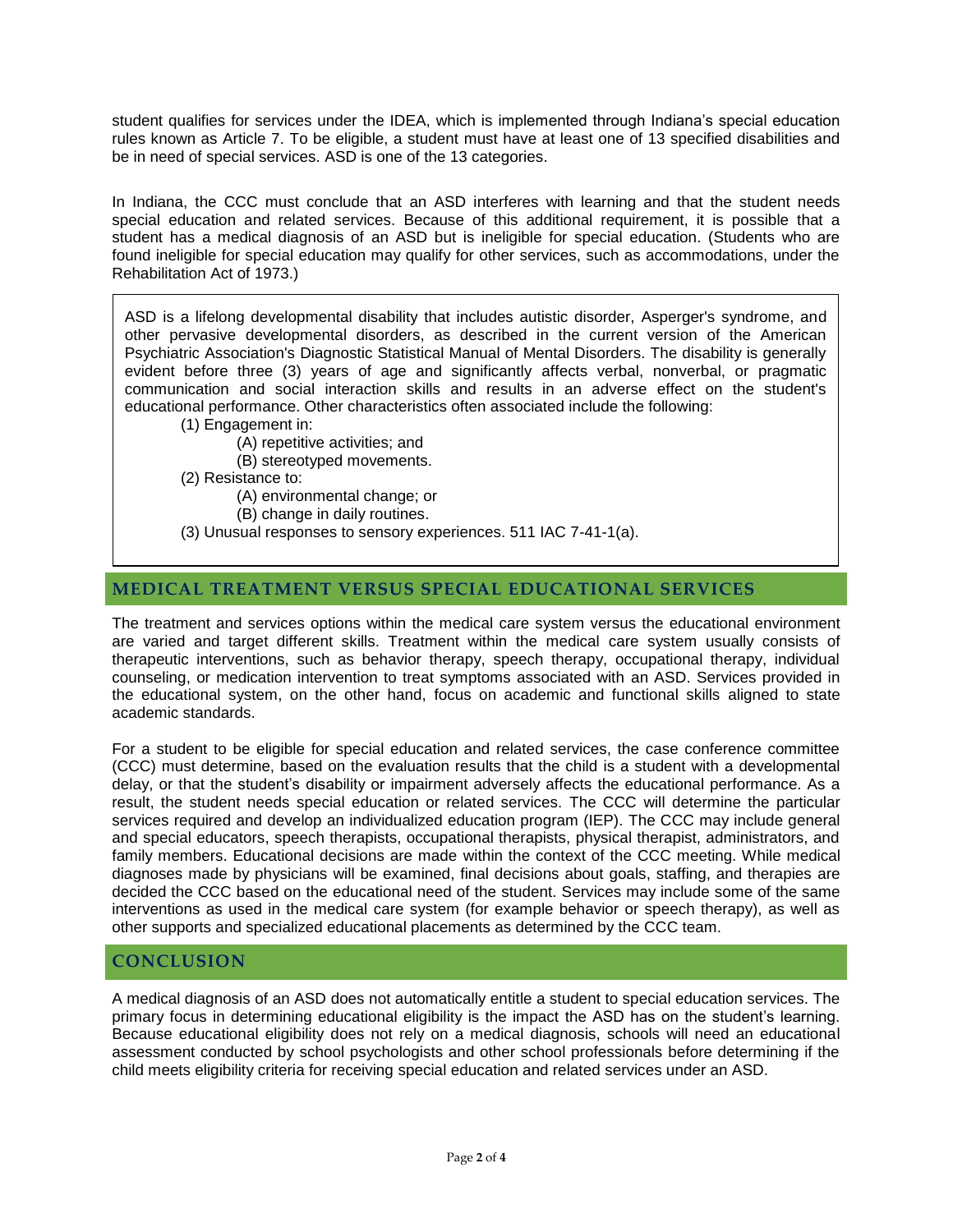# **AUTISM (ASD): MEDICAL DIAGNOSIS VS. EDUCATIONAL ELIGIBILITY**

|                                    | <b>MEDICAL DIAGNOSIS</b>                                                                                                                                                                                                                                                                                                                                                        | <b>EDUCATIONAL ELIGIBILITY</b>                                                                                                                                                                                                                                                                                                                                                                                                                                                                                                                                                                                                                         |
|------------------------------------|---------------------------------------------------------------------------------------------------------------------------------------------------------------------------------------------------------------------------------------------------------------------------------------------------------------------------------------------------------------------------------|--------------------------------------------------------------------------------------------------------------------------------------------------------------------------------------------------------------------------------------------------------------------------------------------------------------------------------------------------------------------------------------------------------------------------------------------------------------------------------------------------------------------------------------------------------------------------------------------------------------------------------------------------------|
| <b>Purpose</b>                     | Reflects the functioning of the whole child<br>across many situations and settings.<br>Intervention and treatment options are<br>based on medical necessity and can be<br>potentially covered by certain insurance<br>providers.                                                                                                                                                | Determines whether ASD has an adverse effect on the child's learning<br>such that the child needs special education and related services. If<br>necessary, identify the special education and related services necessary in<br>order to provide the child with a free and appropriate education (FAPE).                                                                                                                                                                                                                                                                                                                                                |
| <b>Prevalence of</b><br><b>ASD</b> | 1 in 68 children in the U.S. are diagnosed<br>with an ASD.                                                                                                                                                                                                                                                                                                                      | I in every 68 Indiana public school students are diagnosed with an ASD<br>and receive special education and related services.                                                                                                                                                                                                                                                                                                                                                                                                                                                                                                                          |
| <b>Diagnosis</b><br>Team           | Formal process made by a doctor or<br>other specially trained clinician using<br>symptom criteria set in the Diagnostic and<br>Statistical Manual of Mental Disorders<br>(DSM), a book published the American<br>Psychological Association (APA).                                                                                                                               | A multidisciplinary team (M-Team) conducts the educational evaluation.<br>The parent plays an important role with the M-Team by providing input<br>and information about the student. Then the Case Conference<br>Committee (CCC) meets and determines whether the student is eligible<br>for special education and related services under Indiana's special<br>education law, commonly known as Article 7.                                                                                                                                                                                                                                            |
| Criteria                           | To receive an ASD diagnosis under DSM-<br>5, the child must meet a specific number<br>of symptoms, including repetitive<br>behaviors and difficulties with social<br>interactions. DSM-5 requires that the<br>symptoms limit and impair everyday<br>functioning and is interpreted broadly.                                                                                     | Indiana's Article 7 defines an ASD as a lifelong developmental disability<br>that is generally evident before three (3) years of age and significantly<br>affects verbal, nonverbal, or pragmatic communication and social<br>interaction skills resulting in an adverse effect on educational<br>performance. Other characteristics often associated include the following:<br>(1) Engagement in:<br>(A) repetitive activities; and<br>(B) stereotyped movements.<br>(2) Resistance to:<br>(A) environmental change; or<br>(B) change in daily routines.<br>(3) Unusual responses to sensory experiences. 511 IAC 7-41-<br>$\mathsf{I}(\mathsf{a})$ . |
| <b>Evaluation</b>                  | General developmental screening followed<br>by hearing assessments and additional<br>medical testing specific to parent and<br>physician concerns. Administration of<br>specific ASD diagnostic screening tools<br>and other tools including previous<br>evaluations (diagnostic, speech,<br>occupational, medical), observations, and<br>reports from teachers and therapists. | A multidisciplinary team (M-Team) will conduct a comprehensive<br>educational evaluation. The educational evaluation for ASD may include<br>evaluations completed by the school's psychologist, speech-language<br>pathologist, occupational therapist, and special education teacher. The<br>evaluation may also include a review of: academic achievement; functional<br>skills or adapted behaviors; communication skills; motor skills and<br>sensory responses; and social and developmental history including family<br>and environmental information.                                                                                           |
| Treatment &<br><b>Services</b>     | Usually consists of therapeutic<br>interventions (behavior therapy, speech<br>therapy, occupational therapy, individual<br>counseling) or medication intervention to<br>treat symptoms associated with an ASD.                                                                                                                                                                  | Services provided in the educational system focuses on academic and<br>functional skills, and may include some of the same interventions as used<br>in the medical system like behavior or speech therapy, as well as other<br>supports and specialized educational placements as determined by the<br>CCC.                                                                                                                                                                                                                                                                                                                                            |
| <b>Timeframe</b>                   | Up to 6 months in local clinics; less if<br>seeing an individual practitioner.                                                                                                                                                                                                                                                                                                  | Up to 50 instructional days to complete the initial evaluation after the<br>school receives parental consent.                                                                                                                                                                                                                                                                                                                                                                                                                                                                                                                                          |